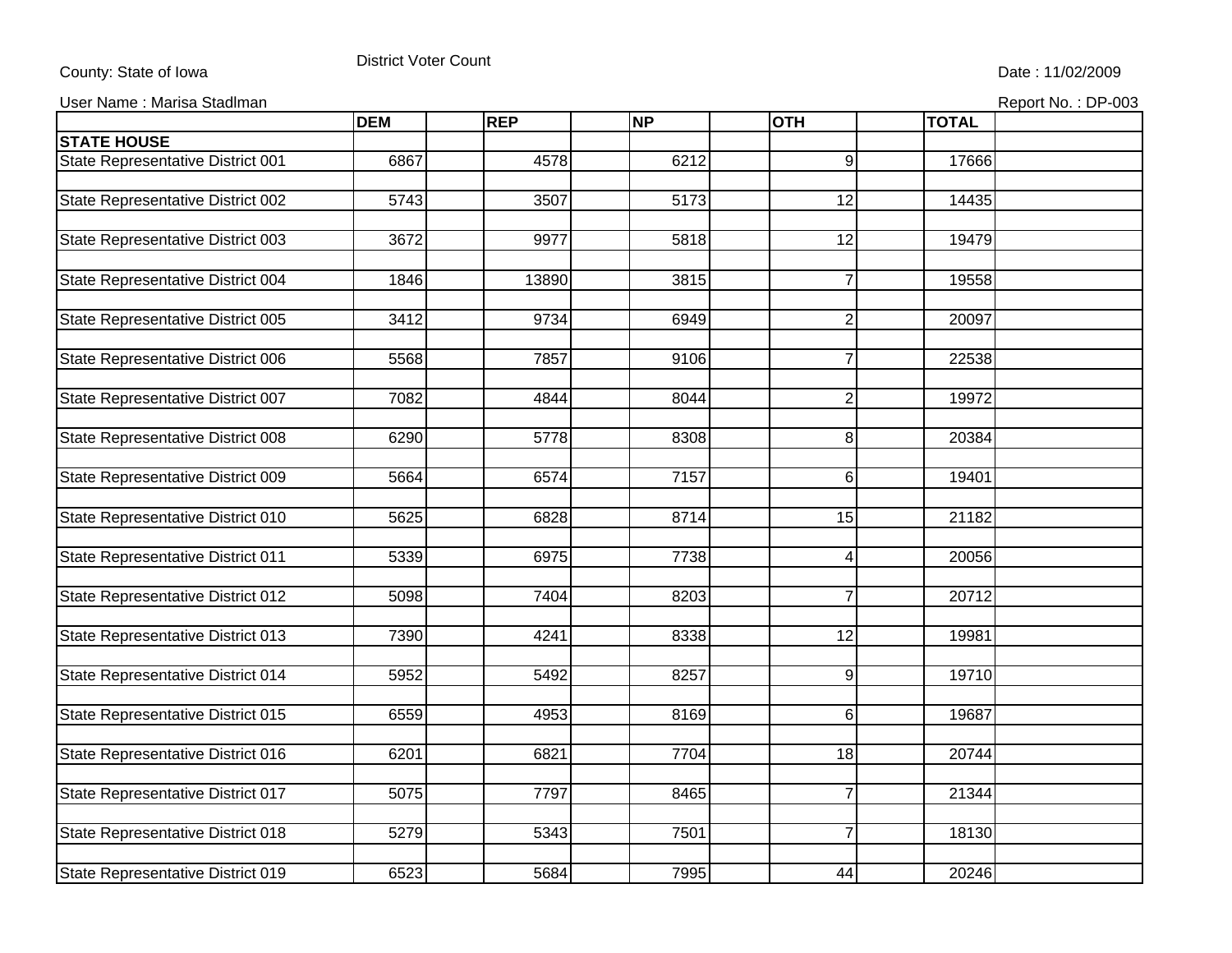|                                          | <b>DEM</b> | <b>REP</b> | <b>NP</b> | <b>OTH</b>       | <b>TOTAL</b> | Page 2 |
|------------------------------------------|------------|------------|-----------|------------------|--------------|--------|
| State Representative District 020        | 7051       | 6900       | 9030      | 19               | 23000        |        |
|                                          |            |            |           |                  |              |        |
| State Representative District 021        | 7003       | 4220       | 7189      | 11               | 18423        |        |
|                                          |            |            |           |                  |              |        |
| State Representative District 022        | 9467       | 2306       | 6629      | 9                | 18411        |        |
|                                          |            |            |           |                  |              |        |
| State Representative District 023        | 6452       | 4398       | 8858      | 10               | 19718        |        |
|                                          |            |            |           |                  |              |        |
| State Representative District 024        | 5639       | 5189       | 7706      | 3                | 18537        |        |
| State Representative District 025        | 8869       | 4183       | 8478      | 12               | 21542        |        |
|                                          |            |            |           |                  |              |        |
| State Representative District 026        | 7415       | 3691       | 7788      | 5                | 18899        |        |
|                                          |            |            |           |                  |              |        |
| State Representative District 027        | 9399       | 3663       | 6873      | 10               | 19945        |        |
|                                          |            |            |           |                  |              |        |
| State Representative District 028        | 8930       | 4112       | 6885      | 5                | 19932        |        |
|                                          |            |            |           |                  |              |        |
| State Representative District 029        | 9430       | 6010       | 8611      | 26               | 24077        |        |
|                                          |            |            |           |                  |              |        |
| State Representative District 030        | 12491      | 6080       | 10167     | 34               | 28772        |        |
|                                          |            |            |           |                  |              |        |
| State Representative District 031        | 7281       | 5048       | 8957      | 8                | 21294        |        |
|                                          |            |            |           |                  |              |        |
| State Representative District 032        | 6733       | 6338       | 8787      | 10               | 21868        |        |
| State Representative District 033        | 9032       | 3427       | 7902      | 33               | 20394        |        |
|                                          |            |            |           |                  |              |        |
| State Representative District 034        | 8445       | 4345       | 7428      | 14               | 20232        |        |
|                                          |            |            |           |                  |              |        |
| State Representative District 035        | 8122       | 6967       | 9404      | 13               | 24506        |        |
|                                          |            |            |           |                  |              |        |
| State Representative District 036        | 8167       | 7590       | 9987      | 27               | 25771        |        |
|                                          |            |            |           |                  |              |        |
| <b>State Representative District 037</b> | 7681       | 6801       | 8200      | 18               | 22700        |        |
|                                          |            |            |           |                  |              |        |
| State Representative District 038        | 9030       | 4777       | 6254      | $\overline{17}$  | 20078        |        |
|                                          |            |            |           |                  |              |        |
| State Representative District 039        | 6226       | 5612       | 9121      | 11               | 20970        |        |
|                                          |            |            |           |                  |              |        |
| State Representative District 040        | 5433       | 7387       | 7636      | $\boldsymbol{9}$ | 20465        |        |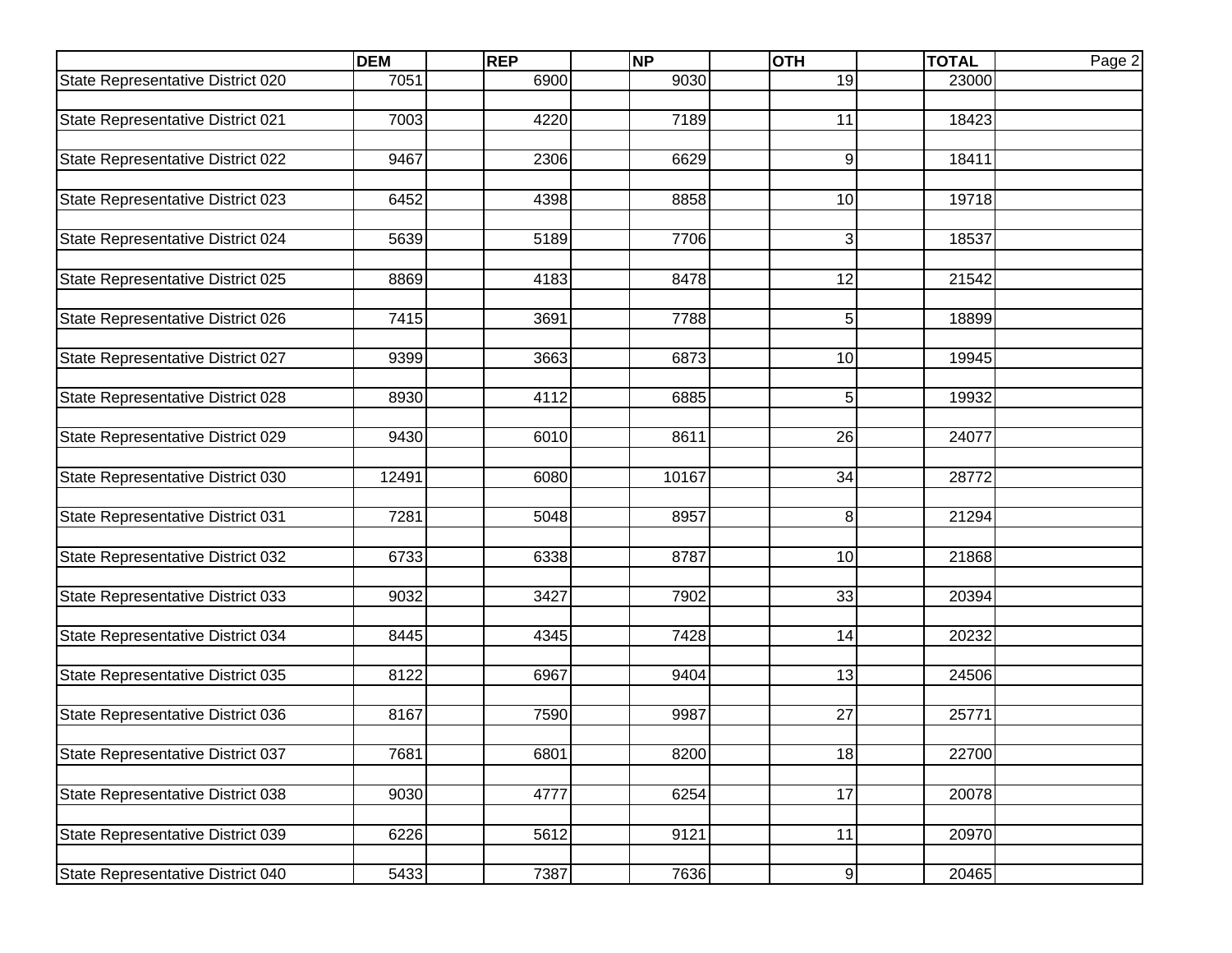|                                   | <b>DEM</b> | <b>REP</b> | <b>NP</b> | <b>OTH</b>     | <b>TOTAL</b> | Page 3 |
|-----------------------------------|------------|------------|-----------|----------------|--------------|--------|
| State Representative District 041 | 8514       | 5564       | 6629      | 10             | 20717        |        |
|                                   |            |            |           |                |              |        |
| State Representative District 042 | 9366       | 6904       | 7780      | 17             | 24067        |        |
|                                   |            |            |           |                |              |        |
| State Representative District 043 | 6534       | 5580       | 7341      | $\overline{7}$ | 19462        |        |
| State Representative District 044 | 5468       | 6699       | 7845      | 8              | 20020        |        |
|                                   |            |            |           |                |              |        |
| State Representative District 045 | 8424       | 5934       | 10962     | 128            | 25448        |        |
|                                   |            |            |           |                |              |        |
| State Representative District 046 | 8820       | 6208       | 8487      | 48             | 23563        |        |
|                                   |            |            |           |                |              |        |
| State Representative District 047 | 9159       | 12463      | 14356     | 23             | 36001        |        |
|                                   |            |            |           |                |              |        |
| State Representative District 048 | 7139       | 4961       | 8075      | 16             | 20191        |        |
|                                   | 7916       | 4836       | 7007      | 13             | 19772        |        |
| State Representative District 049 |            |            |           |                |              |        |
| State Representative District 050 | 5206       | 5901       | 7514      | 6              | 18627        |        |
|                                   |            |            |           |                |              |        |
| State Representative District 051 | 6462       | 4808       | 8676      | 13             | 19959        |        |
|                                   |            |            |           |                |              |        |
| State Representative District 052 | 4697       | 6291       | 7745      | 4              | 18737        |        |
|                                   |            |            |           |                |              |        |
| State Representative District 053 | 4966       | 7885       | 7877      | $\overline{2}$ | 20730        |        |
|                                   |            |            |           |                |              |        |
| State Representative District 054 | 5837       | 6091       | 7102      | 11             | 19041        |        |
|                                   |            |            |           |                |              |        |
| State Representative District 055 | 5380       | 6399       | 6801      | 11             | 18591        |        |
| State Representative District 056 | 6246       | 6409       | 6455      | $\overline{7}$ | 19117        |        |
|                                   |            |            |           |                |              |        |
| State Representative District 057 | 5106       | 8546       | 7650      | 6              | 21308        |        |
|                                   |            |            |           |                |              |        |
| State Representative District 058 | 5491       | 7257       | 7524      | $\overline{7}$ | 20279        |        |
|                                   |            |            |           |                |              |        |
| State Representative District 059 | 8008       | 7835       | 5994      | 11             | 21848        |        |
|                                   |            |            |           |                |              |        |
| State Representative District 060 | 7665       | 7857       | 7189      | 21             | 22732        |        |
| State Representative District 061 | 11154      | 5002       | 4972      | 25             | 21153        |        |
|                                   |            |            |           |                |              |        |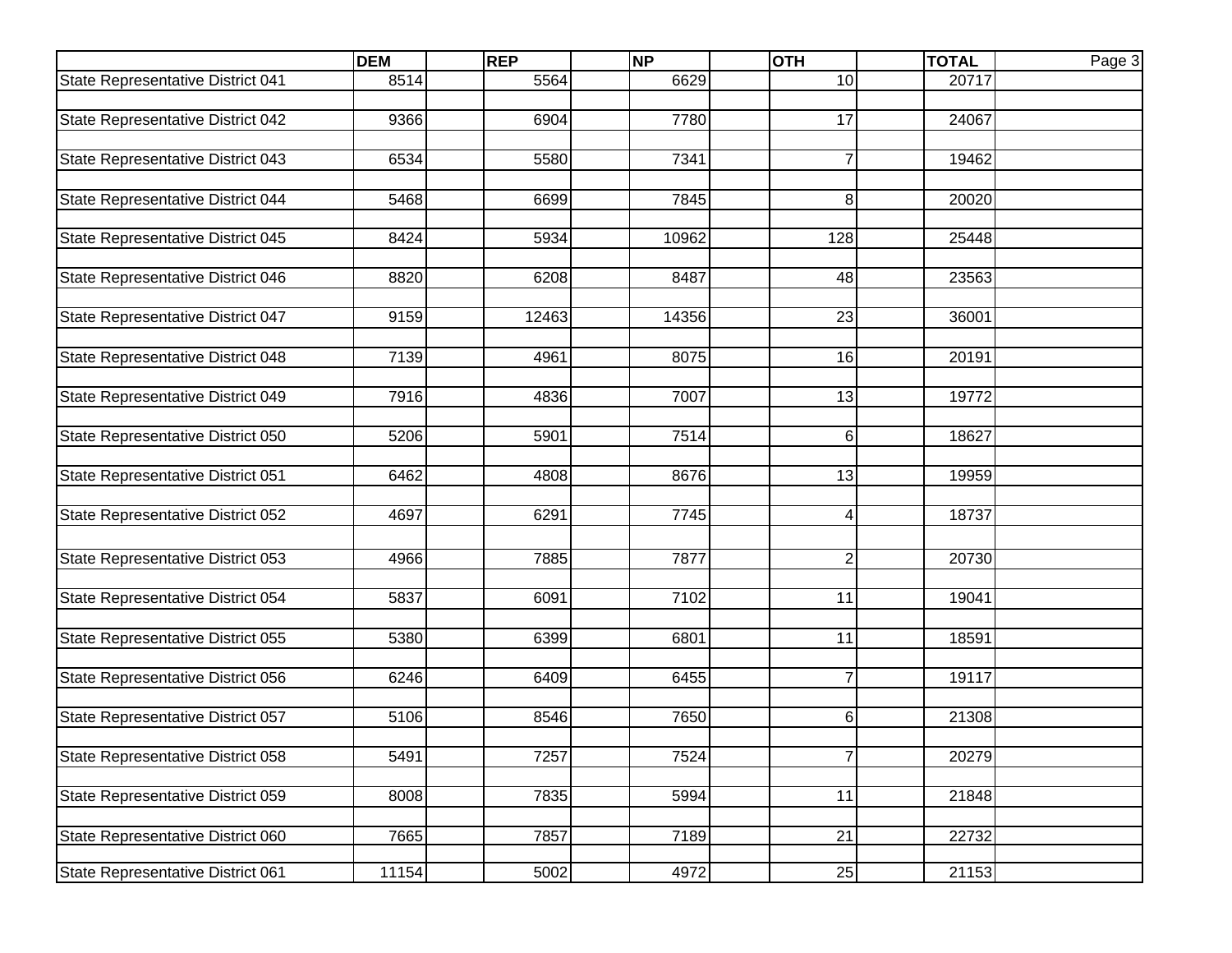| 8797<br>3217<br>5249<br>19<br>State Representative District 062<br>17282<br>State Representative District 063<br>8294<br>7213<br>16<br>24491<br>8968<br>State Representative District 064<br>5838<br>22<br>20302<br>9436<br>5006<br>State Representative District 065<br>8715<br>5278<br>26<br>17009<br>2990<br>State Representative District 066<br>9298<br>2128<br>4237<br>27<br>15690<br>6398<br>12<br>State Representative District 067<br>9952<br>4638<br>21000<br>State Representative District 068<br>5485<br>9482<br>3754<br>13<br>18734<br>23<br>State Representative District 069<br>9820<br>11898<br>10242<br>31983<br>8975<br>10399<br>9338<br>28<br>28740<br>State Representative District 070<br>State Representative District 071<br>8120<br>22809<br>6406<br>8278<br>5<br>State Representative District 072<br>7080<br>$\overline{7}$<br>6298<br>6508<br>19893<br>State Representative District 073<br>7627<br>7266<br>8477<br>6<br>23376<br>State Representative District 074<br>8214<br>8190<br>19<br>23325<br>6902<br>7112<br>State Representative District 075<br>7735<br>18<br>21256<br>6391<br>5<br>State Representative District 076<br>6550<br>6006<br>8290<br>20851<br>27507<br>State Representative District 077<br>12232<br>10686<br>95<br>4494<br>State Representative District 078<br>14232<br>8349<br>57<br>26842<br>4204<br>8799<br>20335<br>State Representative District 079<br>6248<br>5285<br>$\overline{3}$<br>State Representative District 080<br>6371<br>7686<br>$\overline{3}$<br>20324<br>6264<br>12<br>7713<br>6029<br>8750<br>22504<br>State Representative District 081<br>23945 |                                   | <b>DEM</b> | <b>REP</b> | <b>NP</b> | <b>OTH</b> | <b>TOTAL</b> | Page 4 |
|------------------------------------------------------------------------------------------------------------------------------------------------------------------------------------------------------------------------------------------------------------------------------------------------------------------------------------------------------------------------------------------------------------------------------------------------------------------------------------------------------------------------------------------------------------------------------------------------------------------------------------------------------------------------------------------------------------------------------------------------------------------------------------------------------------------------------------------------------------------------------------------------------------------------------------------------------------------------------------------------------------------------------------------------------------------------------------------------------------------------------------------------------------------------------------------------------------------------------------------------------------------------------------------------------------------------------------------------------------------------------------------------------------------------------------------------------------------------------------------------------------------------------------------------------------------------------------------------------------------------------|-----------------------------------|------------|------------|-----------|------------|--------------|--------|
|                                                                                                                                                                                                                                                                                                                                                                                                                                                                                                                                                                                                                                                                                                                                                                                                                                                                                                                                                                                                                                                                                                                                                                                                                                                                                                                                                                                                                                                                                                                                                                                                                              |                                   |            |            |           |            |              |        |
|                                                                                                                                                                                                                                                                                                                                                                                                                                                                                                                                                                                                                                                                                                                                                                                                                                                                                                                                                                                                                                                                                                                                                                                                                                                                                                                                                                                                                                                                                                                                                                                                                              |                                   |            |            |           |            |              |        |
|                                                                                                                                                                                                                                                                                                                                                                                                                                                                                                                                                                                                                                                                                                                                                                                                                                                                                                                                                                                                                                                                                                                                                                                                                                                                                                                                                                                                                                                                                                                                                                                                                              |                                   |            |            |           |            |              |        |
|                                                                                                                                                                                                                                                                                                                                                                                                                                                                                                                                                                                                                                                                                                                                                                                                                                                                                                                                                                                                                                                                                                                                                                                                                                                                                                                                                                                                                                                                                                                                                                                                                              |                                   |            |            |           |            |              |        |
|                                                                                                                                                                                                                                                                                                                                                                                                                                                                                                                                                                                                                                                                                                                                                                                                                                                                                                                                                                                                                                                                                                                                                                                                                                                                                                                                                                                                                                                                                                                                                                                                                              |                                   |            |            |           |            |              |        |
|                                                                                                                                                                                                                                                                                                                                                                                                                                                                                                                                                                                                                                                                                                                                                                                                                                                                                                                                                                                                                                                                                                                                                                                                                                                                                                                                                                                                                                                                                                                                                                                                                              |                                   |            |            |           |            |              |        |
|                                                                                                                                                                                                                                                                                                                                                                                                                                                                                                                                                                                                                                                                                                                                                                                                                                                                                                                                                                                                                                                                                                                                                                                                                                                                                                                                                                                                                                                                                                                                                                                                                              |                                   |            |            |           |            |              |        |
|                                                                                                                                                                                                                                                                                                                                                                                                                                                                                                                                                                                                                                                                                                                                                                                                                                                                                                                                                                                                                                                                                                                                                                                                                                                                                                                                                                                                                                                                                                                                                                                                                              |                                   |            |            |           |            |              |        |
|                                                                                                                                                                                                                                                                                                                                                                                                                                                                                                                                                                                                                                                                                                                                                                                                                                                                                                                                                                                                                                                                                                                                                                                                                                                                                                                                                                                                                                                                                                                                                                                                                              |                                   |            |            |           |            |              |        |
|                                                                                                                                                                                                                                                                                                                                                                                                                                                                                                                                                                                                                                                                                                                                                                                                                                                                                                                                                                                                                                                                                                                                                                                                                                                                                                                                                                                                                                                                                                                                                                                                                              |                                   |            |            |           |            |              |        |
|                                                                                                                                                                                                                                                                                                                                                                                                                                                                                                                                                                                                                                                                                                                                                                                                                                                                                                                                                                                                                                                                                                                                                                                                                                                                                                                                                                                                                                                                                                                                                                                                                              |                                   |            |            |           |            |              |        |
|                                                                                                                                                                                                                                                                                                                                                                                                                                                                                                                                                                                                                                                                                                                                                                                                                                                                                                                                                                                                                                                                                                                                                                                                                                                                                                                                                                                                                                                                                                                                                                                                                              |                                   |            |            |           |            |              |        |
|                                                                                                                                                                                                                                                                                                                                                                                                                                                                                                                                                                                                                                                                                                                                                                                                                                                                                                                                                                                                                                                                                                                                                                                                                                                                                                                                                                                                                                                                                                                                                                                                                              |                                   |            |            |           |            |              |        |
|                                                                                                                                                                                                                                                                                                                                                                                                                                                                                                                                                                                                                                                                                                                                                                                                                                                                                                                                                                                                                                                                                                                                                                                                                                                                                                                                                                                                                                                                                                                                                                                                                              |                                   |            |            |           |            |              |        |
|                                                                                                                                                                                                                                                                                                                                                                                                                                                                                                                                                                                                                                                                                                                                                                                                                                                                                                                                                                                                                                                                                                                                                                                                                                                                                                                                                                                                                                                                                                                                                                                                                              |                                   |            |            |           |            |              |        |
|                                                                                                                                                                                                                                                                                                                                                                                                                                                                                                                                                                                                                                                                                                                                                                                                                                                                                                                                                                                                                                                                                                                                                                                                                                                                                                                                                                                                                                                                                                                                                                                                                              |                                   |            |            |           |            |              |        |
|                                                                                                                                                                                                                                                                                                                                                                                                                                                                                                                                                                                                                                                                                                                                                                                                                                                                                                                                                                                                                                                                                                                                                                                                                                                                                                                                                                                                                                                                                                                                                                                                                              |                                   |            |            |           |            |              |        |
|                                                                                                                                                                                                                                                                                                                                                                                                                                                                                                                                                                                                                                                                                                                                                                                                                                                                                                                                                                                                                                                                                                                                                                                                                                                                                                                                                                                                                                                                                                                                                                                                                              |                                   |            |            |           |            |              |        |
|                                                                                                                                                                                                                                                                                                                                                                                                                                                                                                                                                                                                                                                                                                                                                                                                                                                                                                                                                                                                                                                                                                                                                                                                                                                                                                                                                                                                                                                                                                                                                                                                                              |                                   |            |            |           |            |              |        |
|                                                                                                                                                                                                                                                                                                                                                                                                                                                                                                                                                                                                                                                                                                                                                                                                                                                                                                                                                                                                                                                                                                                                                                                                                                                                                                                                                                                                                                                                                                                                                                                                                              |                                   |            |            |           |            |              |        |
|                                                                                                                                                                                                                                                                                                                                                                                                                                                                                                                                                                                                                                                                                                                                                                                                                                                                                                                                                                                                                                                                                                                                                                                                                                                                                                                                                                                                                                                                                                                                                                                                                              |                                   |            |            |           |            |              |        |
|                                                                                                                                                                                                                                                                                                                                                                                                                                                                                                                                                                                                                                                                                                                                                                                                                                                                                                                                                                                                                                                                                                                                                                                                                                                                                                                                                                                                                                                                                                                                                                                                                              |                                   |            |            |           |            |              |        |
|                                                                                                                                                                                                                                                                                                                                                                                                                                                                                                                                                                                                                                                                                                                                                                                                                                                                                                                                                                                                                                                                                                                                                                                                                                                                                                                                                                                                                                                                                                                                                                                                                              |                                   |            |            |           |            |              |        |
|                                                                                                                                                                                                                                                                                                                                                                                                                                                                                                                                                                                                                                                                                                                                                                                                                                                                                                                                                                                                                                                                                                                                                                                                                                                                                                                                                                                                                                                                                                                                                                                                                              |                                   |            |            |           |            |              |        |
|                                                                                                                                                                                                                                                                                                                                                                                                                                                                                                                                                                                                                                                                                                                                                                                                                                                                                                                                                                                                                                                                                                                                                                                                                                                                                                                                                                                                                                                                                                                                                                                                                              |                                   |            |            |           |            |              |        |
|                                                                                                                                                                                                                                                                                                                                                                                                                                                                                                                                                                                                                                                                                                                                                                                                                                                                                                                                                                                                                                                                                                                                                                                                                                                                                                                                                                                                                                                                                                                                                                                                                              |                                   |            |            |           |            |              |        |
|                                                                                                                                                                                                                                                                                                                                                                                                                                                                                                                                                                                                                                                                                                                                                                                                                                                                                                                                                                                                                                                                                                                                                                                                                                                                                                                                                                                                                                                                                                                                                                                                                              |                                   |            |            |           |            |              |        |
|                                                                                                                                                                                                                                                                                                                                                                                                                                                                                                                                                                                                                                                                                                                                                                                                                                                                                                                                                                                                                                                                                                                                                                                                                                                                                                                                                                                                                                                                                                                                                                                                                              |                                   |            |            |           |            |              |        |
|                                                                                                                                                                                                                                                                                                                                                                                                                                                                                                                                                                                                                                                                                                                                                                                                                                                                                                                                                                                                                                                                                                                                                                                                                                                                                                                                                                                                                                                                                                                                                                                                                              |                                   |            |            |           |            |              |        |
|                                                                                                                                                                                                                                                                                                                                                                                                                                                                                                                                                                                                                                                                                                                                                                                                                                                                                                                                                                                                                                                                                                                                                                                                                                                                                                                                                                                                                                                                                                                                                                                                                              |                                   |            |            |           |            |              |        |
|                                                                                                                                                                                                                                                                                                                                                                                                                                                                                                                                                                                                                                                                                                                                                                                                                                                                                                                                                                                                                                                                                                                                                                                                                                                                                                                                                                                                                                                                                                                                                                                                                              |                                   |            |            |           |            |              |        |
|                                                                                                                                                                                                                                                                                                                                                                                                                                                                                                                                                                                                                                                                                                                                                                                                                                                                                                                                                                                                                                                                                                                                                                                                                                                                                                                                                                                                                                                                                                                                                                                                                              |                                   |            |            |           |            |              |        |
|                                                                                                                                                                                                                                                                                                                                                                                                                                                                                                                                                                                                                                                                                                                                                                                                                                                                                                                                                                                                                                                                                                                                                                                                                                                                                                                                                                                                                                                                                                                                                                                                                              |                                   |            |            |           |            |              |        |
|                                                                                                                                                                                                                                                                                                                                                                                                                                                                                                                                                                                                                                                                                                                                                                                                                                                                                                                                                                                                                                                                                                                                                                                                                                                                                                                                                                                                                                                                                                                                                                                                                              |                                   |            |            |           |            |              |        |
|                                                                                                                                                                                                                                                                                                                                                                                                                                                                                                                                                                                                                                                                                                                                                                                                                                                                                                                                                                                                                                                                                                                                                                                                                                                                                                                                                                                                                                                                                                                                                                                                                              |                                   |            |            |           |            |              |        |
|                                                                                                                                                                                                                                                                                                                                                                                                                                                                                                                                                                                                                                                                                                                                                                                                                                                                                                                                                                                                                                                                                                                                                                                                                                                                                                                                                                                                                                                                                                                                                                                                                              |                                   |            |            |           |            |              |        |
|                                                                                                                                                                                                                                                                                                                                                                                                                                                                                                                                                                                                                                                                                                                                                                                                                                                                                                                                                                                                                                                                                                                                                                                                                                                                                                                                                                                                                                                                                                                                                                                                                              |                                   |            |            |           |            |              |        |
|                                                                                                                                                                                                                                                                                                                                                                                                                                                                                                                                                                                                                                                                                                                                                                                                                                                                                                                                                                                                                                                                                                                                                                                                                                                                                                                                                                                                                                                                                                                                                                                                                              |                                   |            |            |           |            |              |        |
|                                                                                                                                                                                                                                                                                                                                                                                                                                                                                                                                                                                                                                                                                                                                                                                                                                                                                                                                                                                                                                                                                                                                                                                                                                                                                                                                                                                                                                                                                                                                                                                                                              | State Representative District 082 | 6297       | 7977       | 9661      | 10         |              |        |